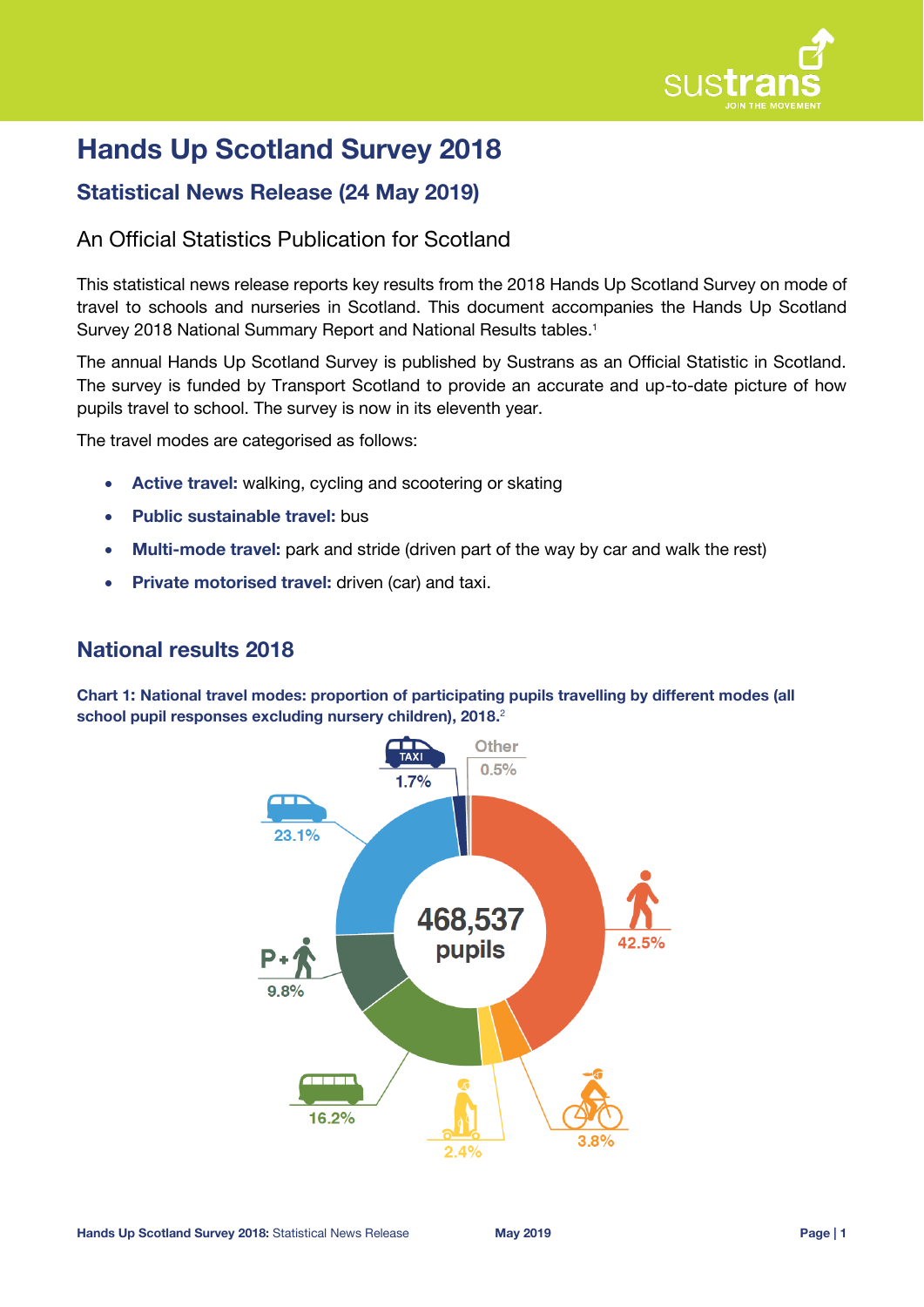

#### **Active travel**

48.7% (228,026 out of 468,537) of school pupils (state and independent schools combined) said they normally travel to school in an active way, with walking as the most common mode of travel to school.

- 42.5% of school pupils (198,980) said they normally walk to school
- 3.8% of school pupils (17,738) said they normally cycle to school
- 2.4% of school pupils (11,308) said they normally scooter or skate to school.

#### **Public sustainable travel**

16.2% of school pupils (75,937) said they normally travel to school by bus.

#### **Multi-mode travel**

9.8% of school pupils (46,068) said they normally park and stride to school.

#### **Private motorised travel**

24.8% of school pupils (116,221) said they normally travel to school using private motorised transport:

- 23.1% of school pupils (108,442) said they are normally driven to school in a car
- 1.7% of school pupils (7,779) said they normally travel to school by taxi.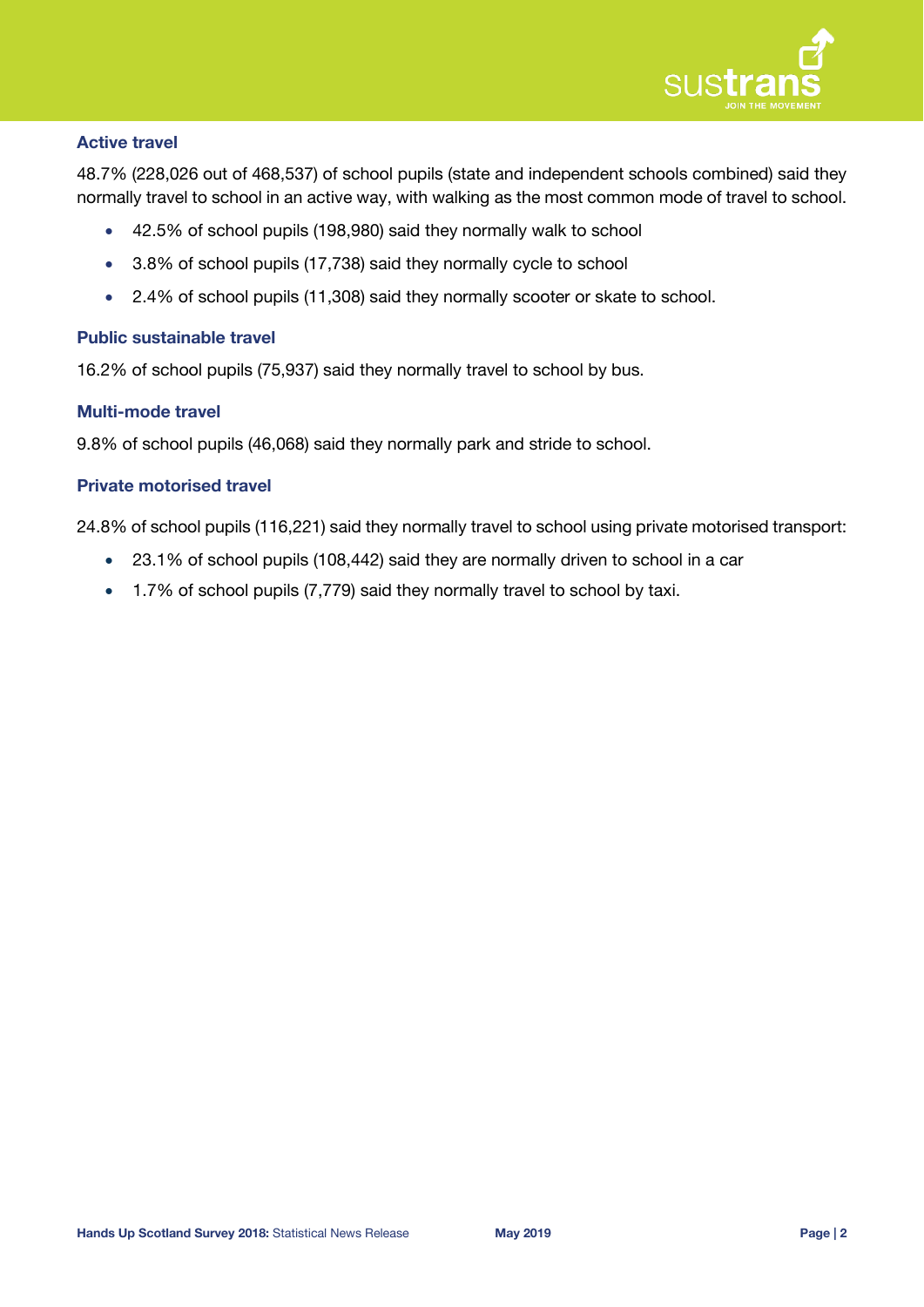

### **Response rates 2018**

#### **School response rates**

In 2018, a total of 3,007 schools and nurseries took part in the survey from all 32 local authorities in Scotland. 1,930 were schools and 1,077 were nurseries. Of this, 1917 state schools (primary, secondary and SEN) participated, which equates to 76.5% of all registered state schools in Scotland.

Between 2017 and 2018, there has been a 2.6 percentage point decrease in state school (primary, secondary and SEN) response rate. The total number of state schools, responding to the survey has decreased from 1,989 in 2017 to 1,917 in 2018. The highest number of state schools ever to respond to the survey was recorded in 2015 at 2,045 state schools.

| <b>School type</b>                       | Number of<br>schools which<br>received<br><b>survey</b> | % of all schools in<br><b>Scotland which</b><br>received survey <sup>4</sup> | <b>Number of</b><br>schools which<br>returned data | % of schools<br>receiving<br>survey which<br>returned data | $%$ of all<br>schools in<br><b>Scotland</b><br>which<br>returned data |
|------------------------------------------|---------------------------------------------------------|------------------------------------------------------------------------------|----------------------------------------------------|------------------------------------------------------------|-----------------------------------------------------------------------|
| Nursery                                  | 2,884                                                   | N/A                                                                          | 1,077                                              | 37.3%                                                      | N/A                                                                   |
| Primary                                  | 2,013                                                   | 99.9%                                                                        | 1,603                                              | 79.6%                                                      | 79.5%                                                                 |
| Secondary                                | 360                                                     | 100.6%                                                                       | 283                                                | 78.6%                                                      | 79.1%                                                                 |
| <b>SEN</b>                               | 116                                                     | 87.2%                                                                        | 31                                                 | 26.7%                                                      | 23.3%                                                                 |
| Independent                              | 89                                                      | N/A                                                                          | 13                                                 | 14.6%                                                      | N/A                                                                   |
| All state schools<br>(excluding nursery) | 2,489                                                   | 99.3%                                                                        | 1,917                                              | 77.0%                                                      | 76.5%                                                                 |
| All schools<br>(excluding nursery)       | 2,578                                                   | N/A                                                                          | 1,930                                              | 74.9%                                                      | N/A                                                                   |

#### **Table 1: National response rates: number and proportion of schools responding to the survey, 2018.**<sup>3</sup>

#### **Pupil response rates**

In total, 504,889 nursery children and school pupils took part the survey. 468,537 were school pupils and 36,352 were nursery children. 462,940 state school (primary, secondary and SEN) pupils participated, which equates to 66.8% of all state school pupils enrolled in Scotland. The number of state school pupils responding has decreased by 0.9 percentage points from 466,956 in 2017.

#### **Table 2: National response rates: number of pupils responding to the survey by school type, and proportion of respondents from the total roll by each school type, 2018.**<sup>5</sup>

| <b>School type</b>                    | <b>Number of pupil respondents</b> | % of Scottish state school roll |  |
|---------------------------------------|------------------------------------|---------------------------------|--|
| Nursery                               | 36,352                             | N/A                             |  |
| Primary                               | 289,802                            | 72.4%                           |  |
| Secondary                             | 171,447                            | 59.9%                           |  |
| <b>SEN</b>                            | 1,691                              | 24.8%                           |  |
| Independent                           | 5,597                              | N/A                             |  |
| All state schools (excluding nursery) | 462,940                            | 66.8%                           |  |
| All schools (excluding nursery)       | 468,537                            | N/A                             |  |
| All schools and nurseries             | 504,889                            | N/A                             |  |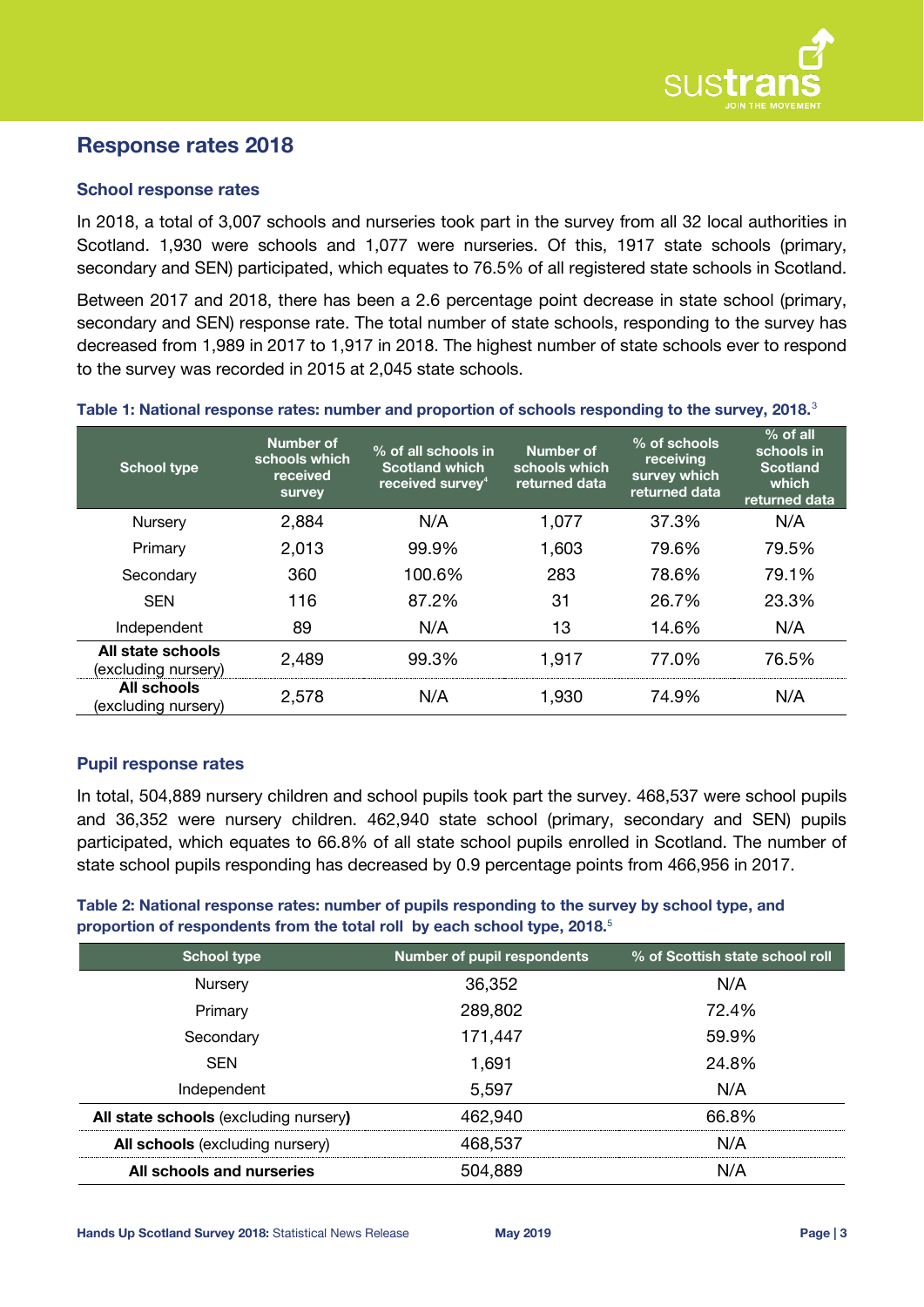

# **National results 2018: by school type**

Annual results highlight the extent of variation in travel behaviour between different school types and care should be taken when interpreting results across school types due to considerable variation in pupil response numbers. Due to rounding, row percentages may not always add up to 100.0%, and category totals may not always add up to the values presented for individual travel modes.

#### **Nursery schools**

- 43.7% of nursery children reported normally travelling to school by an active mode
- 2.7% of nursery children reported normally travelling to school by public sustainable transport
- 3.8% of nursery children reported normally travelling to school using multi-mode travel
- 49.3% of nursery children reported normally travel to school using private motorised transport.

#### **All state schools (primary, secondary and SEN) comparison**

- Primary school pupils reported the highest level of active travel to school of all school types, at 52.6%, followed by secondary school pupils at 43.6%
- The highest level of bus usage is reported in SEN schools, at 34.4% of pupils compared to 33.0% of secondary school pupils and just 6.1% among primary school pupils
- 12.7% of primary school pupils reported park and stride as their usual mode of travelling to school, compared to 4.9% of secondary school pupils
- <span id="page-3-0"></span> Secondary school pupils reported the lowest levels of travel to school using private motorised transport of all school types, at 17.8% compared to 28.3% of primary school pupils and 58.8% of SEN school pupils.

| School type | <b>Walk</b> | Cycle | Scooter<br>/Skate | <b>Bus</b> | Park &<br><b>Stride</b> | <b>Driven</b><br>(car) | Taxi  | Other | Total   |
|-------------|-------------|-------|-------------------|------------|-------------------------|------------------------|-------|-------|---------|
| Nurserv     | 37.5%       | 3.3%  | 2.9%              | 2.7%       | 3.8%                    | 48.3%                  | 1.0%  | 0.5%  | 36,352  |
| Primary     | 43.6%       | 5.2%  | 3.7%              | 6.1%       | 12.7%                   | 26.8%                  | 1.5%  | 0.2%  | 289,802 |
| Secondary   | 41.9%       | 1.4%  | 0.2%              | 33.0%      | 4.9%                    | 16.3%                  | 1.5%  | 0.8%  | 171.447 |
| <b>SEN</b>  | 2.1%        | 0.4%  | $\star$           | 34.4%      | $\star$                 | 14.3%                  | 44.5% | 4.2%  | 1.691   |

#### **Table 3: National travel modes: by school type (nursery and state schools), 2018.** 6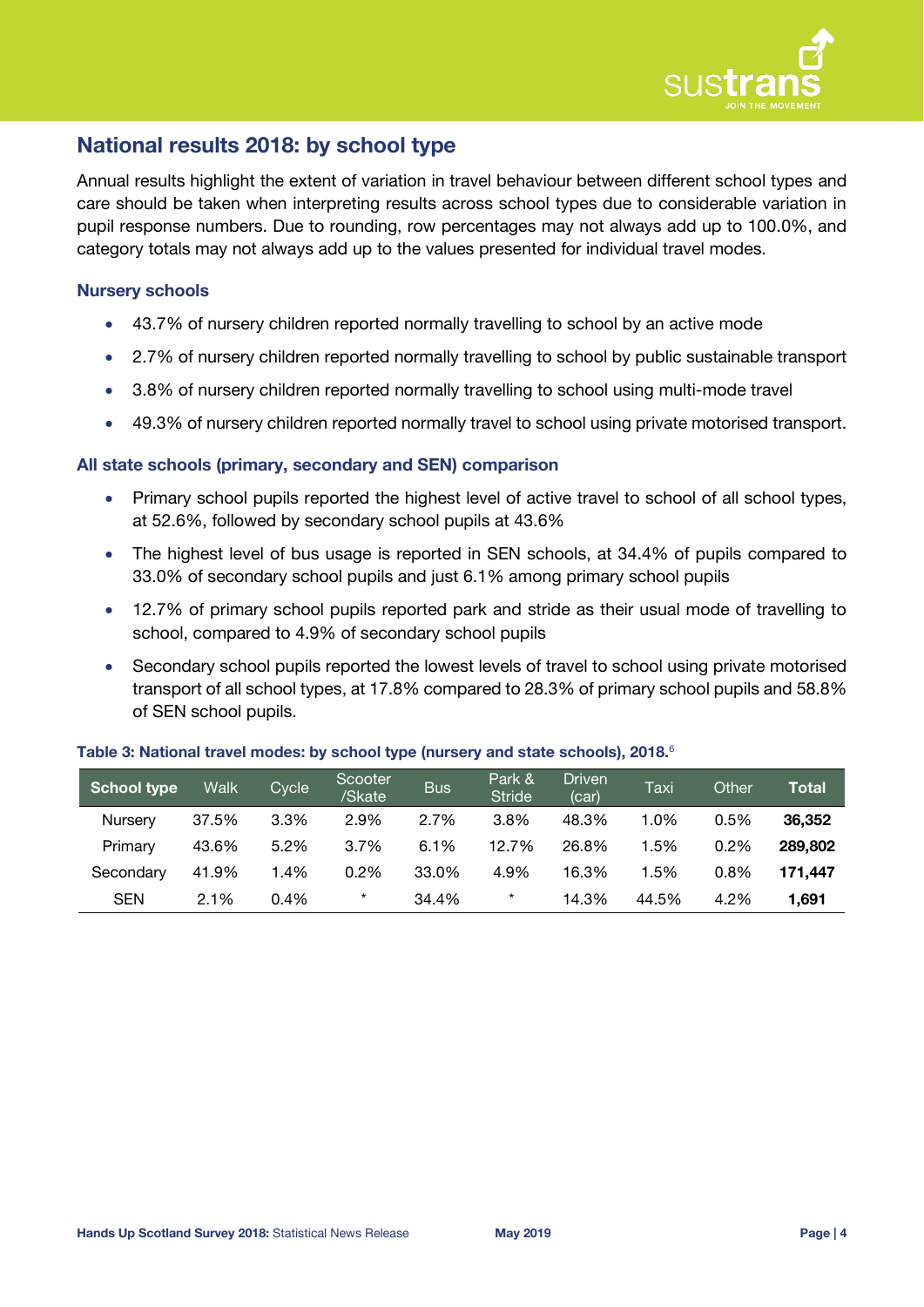

#### **All state schools (primary, secondary and SEN) and independent schools comparison**

- Pupils in state schools reported higher active travel levels (49.1%) compared to independent schools pupils (16.2%)
- A lower percentage of state school pupils (16.2%) reported normally travelling to school by bus, compared to 20.7% of independent school pupils
- 9.8% of state school pupils reported travelling to school using multiple modes, compared to 12.6% of independent school pupils
- A lower percentage of state school pupils normally travel using private motorised modes at 24.5% compared to 47.3% of independent school pupils. 22.9% of state school pupils reported normally travelling to school by car compared to 46.9% of independent school pupils. However, more state school pupils (1.7%) travel to school by taxi, compared to 0.4% of independent school pupils.

#### **Table 4: National travel modes: by school type (state schools and independent schools), 2018[.](#page-3-0) 6**

| <b>School type</b> | <b>Walk</b> | Cycle <sup>1</sup> | Scooter<br>/Skate | <b>Bus</b> | Park &<br><b>Stride</b> | <b>Driven</b><br>(car) | Taxi    | Other   | Total   |
|--------------------|-------------|--------------------|-------------------|------------|-------------------------|------------------------|---------|---------|---------|
| All state schools  | 42.8%       | 3.8%               | 2.4%              | 16.2%      | 9.8%                    | 22.9%                  | 1.7%    | 0.5%    | 462.940 |
| Independent        | 12.8%       | 2.0%               | 1.4%              | 20.7%      | 12.6%                   | 46.9%                  | $0.4\%$ | $3.2\%$ | 5.597   |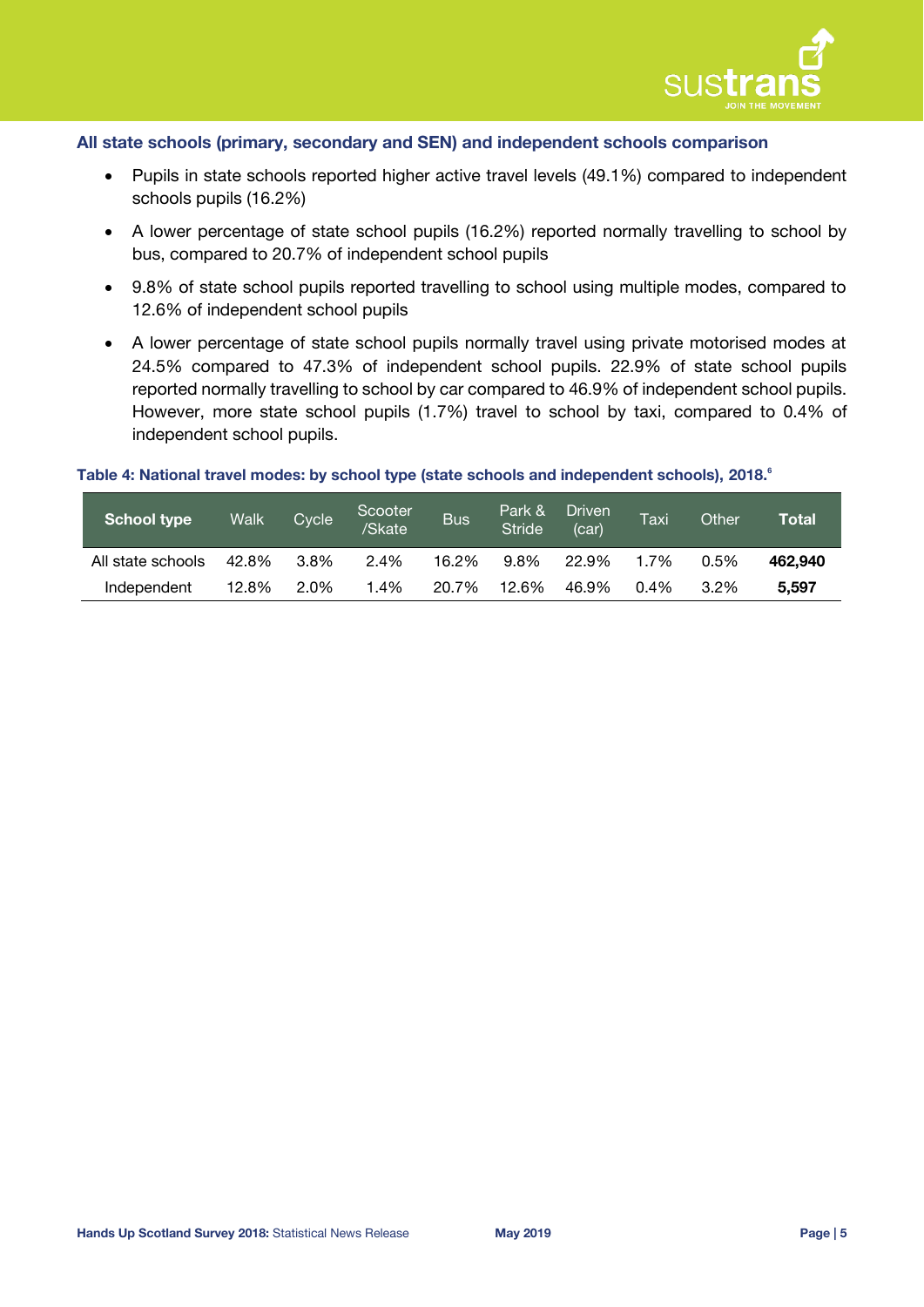

## **National results comparison: 2008-2018**

As 2010 was the first year all local authorities took part, this is used as the baseline year for the purpose of analysing trends. Percentage point change has been calculated based on the rounded figures presented in this statistical news release. For reference, with regard to national all school trends, a 0.1 percentage point change is equivalent to roughly 500 pupils.

#### **Active travel**

Since the survey started in 2008, active travel to school has remained the most frequently reported mode of travel to school across Scotland.

- Overall, there has been a steady decline in school pupils reporting walking to school, from 45.8% in 2010 to 42.5% in 2018. However, walking has risen slightly from 42.3% in 2017, which was the lowest ever recorded proportion of pupils walking
- The increasing trend in cycling amongst school pupils has continued in 2018, increasing from 2.8% in 2010 to the highest recorded levels of 3.8% in 2018
- The percentage of pupils who say they normally scooter or skate to school increased from 0.7% in 2010 to 2.8% in 2013. Between 2014 and 2017 the rate fluctuated between 2.8% and 2.9%. In 2018 the rate has fallen to 2.4%.

#### **Public sustainable travel**

Overall, bus use has decreased from 18.2% in 2010 to 16. 2% in 2018. This is the lowest ever reported bus use, with a 0.3 percentage point decrease in bus use from 16.5% in 2017.

#### **Multi-mode travel**

The percentage of pupils normally travelling to school by park and stride has increased from 7.4% in 2010 to a high of 9.8% in 2018. Between 2010 and 2015 park and stride to school rose slowly to 7.8%. Between 2015 and 2016, this increased by 1.5 percentage points (to 9.3% in 2016), and increased by a further 0.4 percentage points in 2017. In 2018, this increasing trend towards multi-mode travel continued, with a 0.1 percentage point increase to 9.8% of pupils.

#### **Private motorised travel**

Levels of private motorised transport use have fluctuated slightly over the last nine years, from a low of 23.0% in 2013 to a high of 24.8% in 2018.

- The proportion of pupils being driven to school in 2018 is 23.1%, representing the highest recorded percentage of pupils being driven since the previous high of 22.9% in 2010. Since 2013, where a low of 21.4% was recorded, the trend has been towards an increase in pupils being driven to school
- Taxi use is the least frequently reported of the motorised travel modes. Whilst levels appeared to be increasing, with a high of 1.8% reported in 2016, 2018 levels are similar to previous years at 1.7% of pupils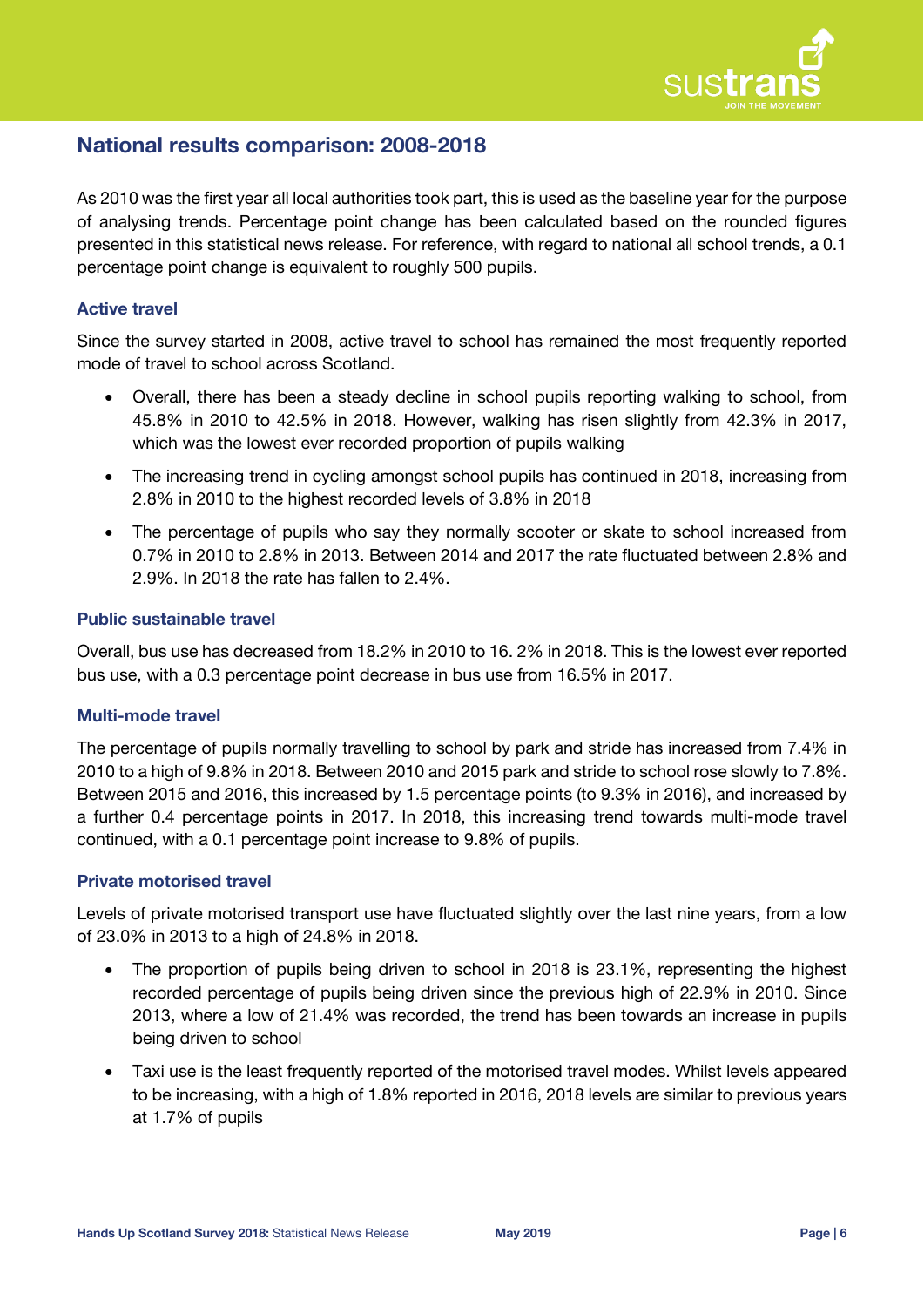

| Table 5: National travel categories: all schools (excluding nursery) 2008 - 2018. |  |  |
|-----------------------------------------------------------------------------------|--|--|
|                                                                                   |  |  |

| Year | Active travel | <b>Public</b><br>sustainable<br>travel | Multi-mode<br>travel | Private<br>motorised<br>travel | Other | <b>Total</b> |
|------|---------------|----------------------------------------|----------------------|--------------------------------|-------|--------------|
| 2008 | 51.8%         | 18.2%                                  | 6.1%                 | 23.4%                          | 0.5%  | 396,377      |
| 2009 | 49.9%         | 18.1%                                  | 6.7%                 | 24.9%                          | 0.4%  | 415,804      |
| 2010 | 49.3%         | 18.2%                                  | 7.4%                 | 24.5%                          | 0.5%  | 439,401      |
| 2011 | 49.9%         | 18.2%                                  | 7.5%                 | 24.0%                          | 0.3%  | 427,104      |
| 2012 | 49.7%         | 18.2%                                  | 7.8%                 | 23.9%                          | 0.5%  | 457,488      |
| 2013 | 50.3%         | 18.8%                                  | 7.5%                 | 23.0%                          | 0.4%  | 467,397      |
| 2014 | 50.4%         | 17.7%                                  | 7.8%                 | 23.5%                          | 0.5%  | 487,147      |
| 2015 | 49.7%         | 17.9%                                  | 7.8%                 | 24.1%                          | 0.4%  | 480,161      |
| 2016 | 49.3%         | 16.6%                                  | 9.3%                 | 24.1%                          | 0.6%  | 458,145      |
| 2017 | 48.8%         | 16.5%                                  | 9.7%                 | 24.5%                          | 0.5%  | 473,160      |
| 2018 | 48.7%         | 16.2%                                  | 9.8%                 | 24.8%                          | 0.5%  | 468,537      |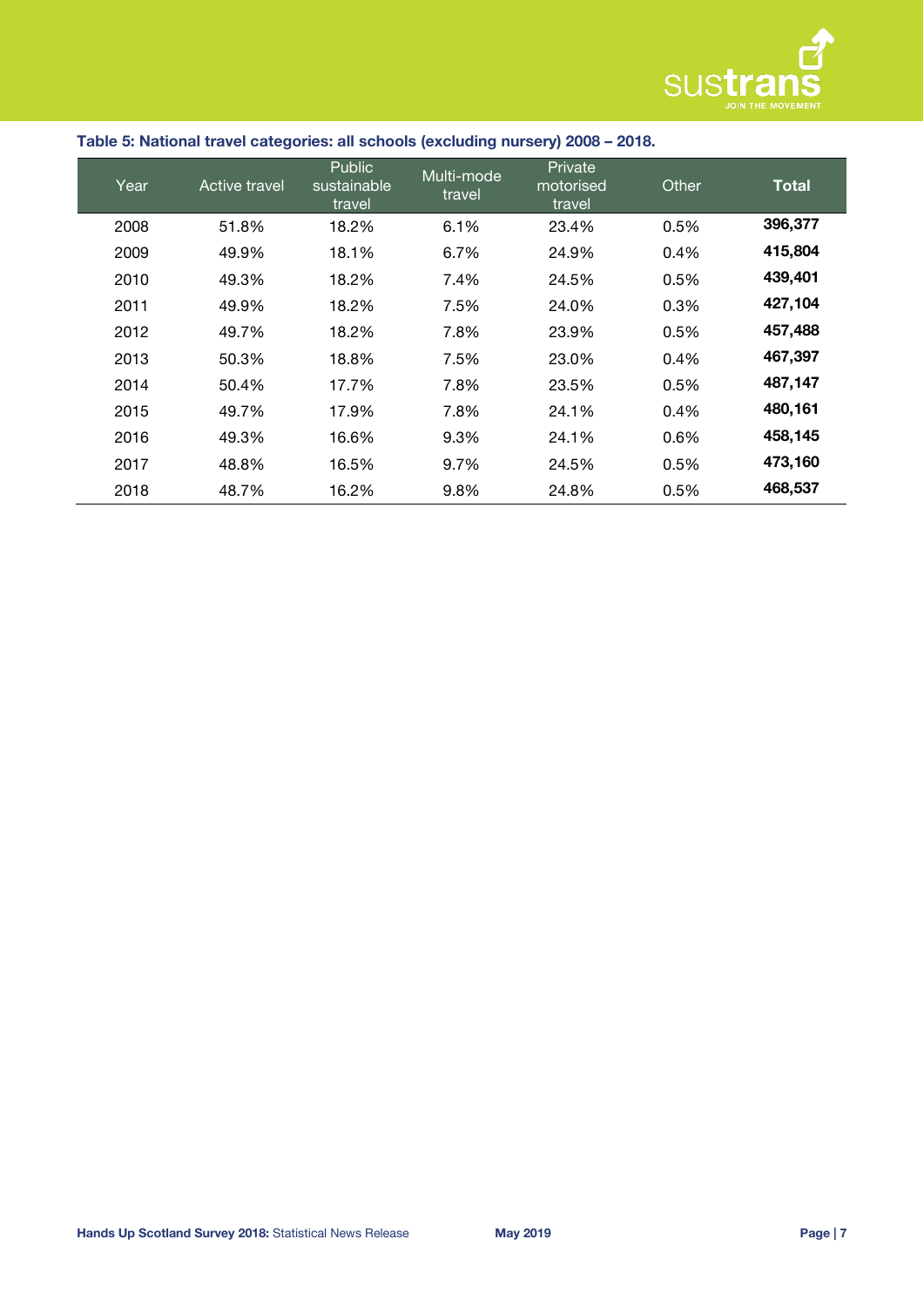

# **Technical Notes**

#### **Data collection**

Data collection for the Hands Up Scotland Survey occurs on an annual basis in the second week of September. In 2018 data collection took place between 10th and 14th September. However, data from schools conducting the survey within a grace period of 1 week either side of the official survey date was accepted and included in the analysis. In 2019 data collection will take place between 9th and 13th September.

All 32 local authorities in Scotland are invited to take part in the Hands Up Scotland Survey. The survey is designed to record information about any and all pupils enrolled in nursery, primary, secondary, SEN and independent schools in Scotland.

This approach is designed to produce a large national dataset which can be used to examine information on mode of travel to school in detail at a national, local authority and school level as well as by school type and year group.

Pupils of primary and secondary school age are asked to respond to the Hands Up Scotland Survey themselves. Assistance may be provided to nursery or SEN school pupils by a parent, guardian or member of school staff when responding to the survey, depending on the level of support required.

#### **Response rates**

There are limitations to the comparability of data across years and school types; although survey design and methodology have remained consistent, response rates vary considerably over the 10 years that the Hands Up Scotland Survey has been conducted, and across school types. Survey receipt and response rates as a percentage of equivalent schools in Scotland and equivalent Scottish school roll are calculated using the Scottish Government Education Statistics. Data on the number of schools and their pupil roll are available for state primary, secondary and SEN schools from the Scottish Government. Pupil roll numbers are not published for state nursery or independent schools in Scotland.

Survey receipt and response rates as a percentage of Scottish/LA school roll and as a percentage of all schools in Scotland/LA are calculated using Scottish Government Education Statistics. As these data are not available for state nursery or independent schools, it is not possible to calculate receipt or response rates for these school types.

#### **School type**

'All state schools' includes primary, secondary and SEN schools only.

'All schools' includes primary, secondary, SEN and independent schools only.

Nursery data is presented separately as the number of nursery school respondents has more than tripled since data was first collected. This large increase in nursery pupils participating over a short space of time, had the potential to skew the national statistic in favour of nursery pupil travel and potentially present drastic changes in school travel modes over the years. In addition to this, nurseries have very different operating times compared to the other school types. For example, some nursery pupils only attend mornings, afternoons, and part of the week. Whereas those aged primary and up are in full time education.

#### **Interpreting results**

The aggregated national level results do not necessarily include the same pupils over time as the same local authorities/schools/pupils might not respond to the survey each year. The survey data is not weighted to take this into account. This may have implications for inter-year comparisons; particular caution should be applied when attempting to draw conclusions from small percentage point changes. For further information regarding school participation please refer to Table 1.5 *Local authority response rates: number of schools surveyed*, and Table 1.6 *Local authority response rates: number of schools returning data*, in the Hands Up Scotland Survey National Results data tables, available from Sustrans' website, available at:

<http://www.sustrans.org.uk/scotland/hands-up-scotland-survey>

Where the number of responses is low (less than 100), care should be taken when interpreting results. Percentage statistics based on a small number of responses may see large annual fluctuations.

A number of variables may impact on travel behaviour from year to year (e.g. weather conditions, school mergers, closures and relocations) as well as policies and schemes introduced by central government, local government or individual schools. Therefore, caution should be applied when seeking to interpret annual variations.

As the Hands Up Scotland Survey is carried out over a one week period, weather conditions may differ considerably from year to year. It should be noted that weather conditions have an impact on travel choices and may influence pupil response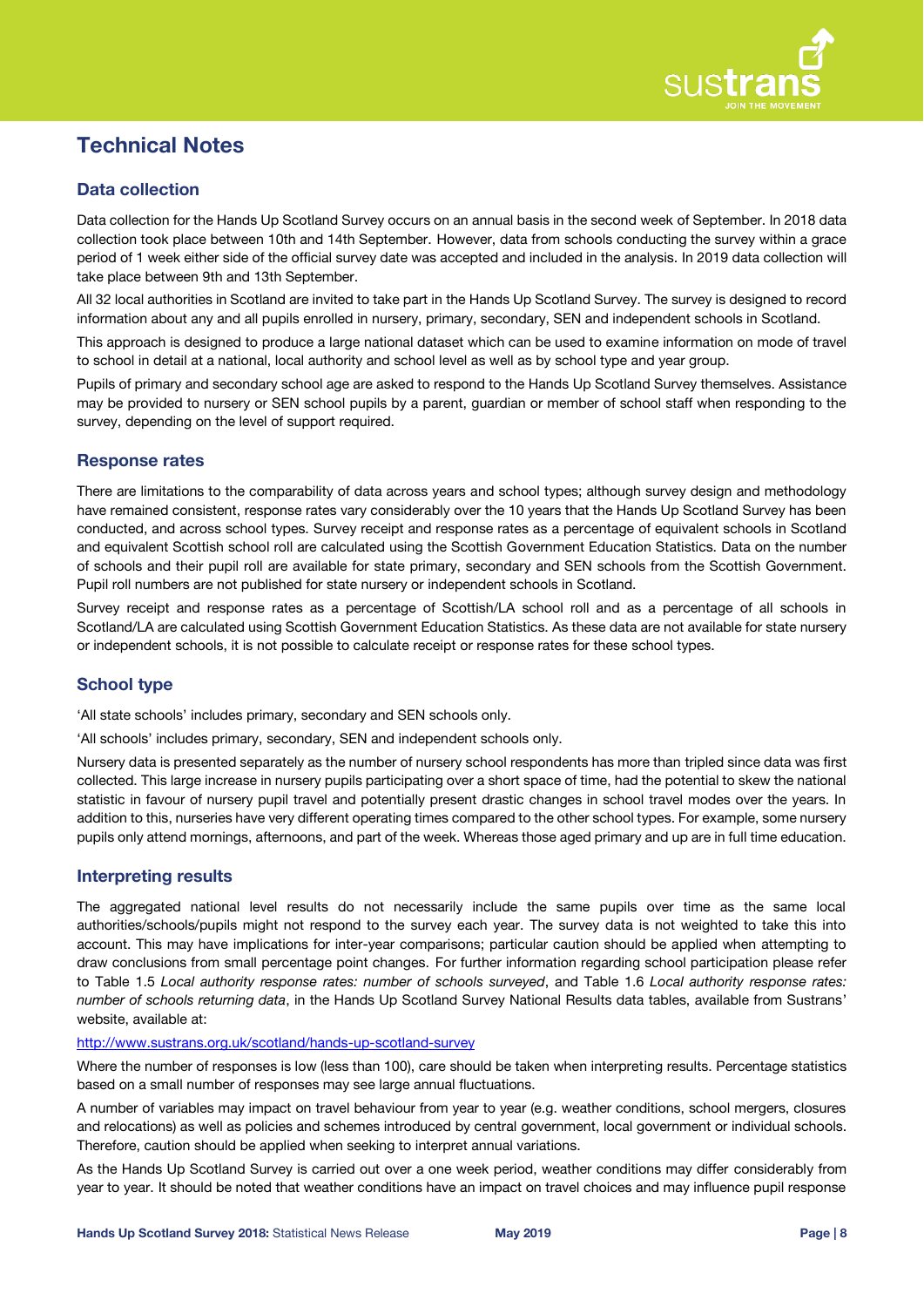

to the survey, although the phrasing of the survey question aims to overcome this limitation as much as possible ('How do you normally travel to school?').

Due to rounding, row percentages may not always add up to 100.0%, and category totals may not always add up to the values presented for individual travel modes.

In 2008, the first year of the survey, Sustrans Scotland offered a prize draw as an incentive for school participation. In 2013, Sustrans Scotland offered a prize draw as an incentive to receive responses from all year groups. Between 2012 and 2013, the percentage of state schools responding to the survey increased from 77.0% to 78.7%. However, it is not possible to ascertain whether a proportion of these schools were encouraged by the incentive or whether this increase in school responses was the continuation of an overall trend. It is not possible to ascertain whether the survey mode options were read out in the same order in each school or class that participated between 2008 and 2015, as the mode options presented on the survey form were tabulated. The order of presentation was consistent between 2008 and 2012, and 2013 to 2015, but inconsistent between these two time periods. Since 2016, the modes have been listed, removing any ambiguity. It is not possible to ascertain whether any observed differences in mode share between these years were as a result of these changes, or other unrelated factors. An online survey platform was made available to schools and nurseries from 2016, as an alternative to sending paper survey forms to local authority officers. Local authority officers decided which method was most suitable to offer to schools in their area. The majority of local authorities opted to use the online survey platform but some continued with manual data entry by collecting paper survey forms. Between 2015 and 2018, the percentage of state schools responding to the survey decreased from 81.1% to 76.5%. It is not possible to ascertain whether this decrease in response rates was as a result of the change in data collation method, or other unrelated factors.

Percentage point changes have been calculated based on the rounded figures presented in this summary report. If users wish to calculate percentage point change based on unrounded figures, please refer to the relevant tables in the Hands Up Scotland Survey National Results data tables, available from Sustrans' website, available at: <http://www.sustrans.org.uk/scotland/hands-up-scotland-survey>

#### **Confidentiality**

Where a percentage represents a value of between one and four pupils, it has been suppressed to maintain anonymity of respondents and replaced with an asterisk (\*). Where suppressed data is included in the mode category calculation, the value for that category has also been suppressed.

#### **Official Statistics Publication**

The Hands Up Scotland Survey has been designated an Official Statistic in Scotland by Parliamentary Order and is produced in line with the UK Statistics Authority Code of Practice for Official Statistics. The code covers a range of measures, such as relevance, integrity, quality, accessibility, value for money and freedom from political influence.

A Parliamentary Order was passed designating Sustrans as Official Statistics Providers as of 1st June 2012 prior to the publication of Hands Up Scotland Survey 2011 results. The primary aim of Official Statistics in Scotland is to provide an accurate, up-to-date, comprehensive and meaningful picture of the economy and society to support the formulation and monitoring of economic and social policies by government and others.

More information on the standards of Official Statistics in Scotland is available at:

<http://www.scotland.gov.uk/Topics/Statistics/About>

#### **Enquiries**

For media enquiries relating to the information contained in this, or any other Hands Up Scotland Survey documents, please contact Sustrans' Press Office on 0131 346 3010 or email at [press@sustrans.org.uk](mailto:press@sustrans.org.uk?subject=HUSS%202017%20enquiry,%20C/O%20Charlotte%20Otter)

Non-media enquiries about Hands Up Scotland Survey should be made to Sustrans' Hands Up Scotland Survey team, Sustrans Research & Monitoring Unit, 9 Haymarket Terrace, Edinburgh, EH12 5EZ or email:

#### [HandsUpScotland@sustrans.org.uk](mailto:HandsUpScotland@sustrans.org.uk?subject=HUSS%202017%20enquiry)

Where users wish to undertake more detailed analyses for a specific project and these documents do not provide the required information or format, a data request may be submitted. To submit a data request, please read the information and download the data request form at:

<https://www.sustrans.org.uk/scotland/hands-scotland-survey-data-request>

Sustrans' Research and Monitoring Unit assesses the impacts of Sustrans' work and evaluates the interventions of partners and clients across the UK, including extensive work with schools and young people. More information is available at:

<http://www.sustrans.org.uk/our-services/what-we-do/research-monitoring-and-evaluation>